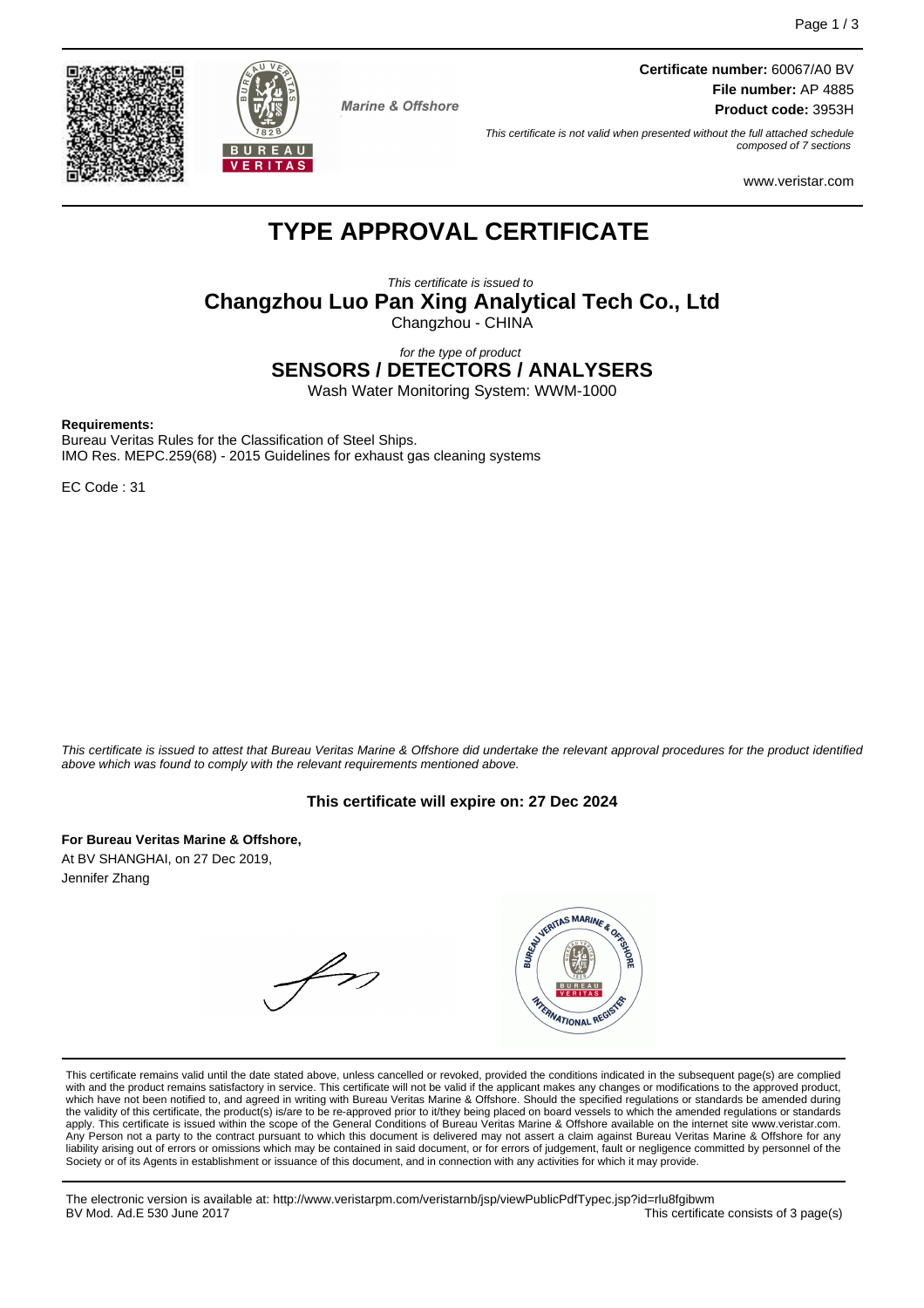# **THE SCHEDULE OF APPROVAL**

### **1. PRODUCT DESCRIPTION :**

Wash Water Monitoring System **WWM-1000**, is a system designed to continuously monitor wash water of scrubbers that complies with IMO MEPC.259(68). It is mainly composed of preprocessing unit, booster unit and on-line analysis and monitoring unit.

### **1.1 - Technical Specifications :**

| <b>PAH Monitoring Range</b>       | $0.1 - 500 \mu g/L$ |
|-----------------------------------|---------------------|
| <b>Turbidity Monitoring Range</b> | 0-200 NTU           |
| <b>PH Monitoring Range</b>        | $0-14$ PH           |
| Power supply                      | 220 VAC, 50Hz       |
| Ambient temperature               | $0-55^{\circ}$ C    |
| IP rating                         | IP54                |

#### **1.2 - Software version :** Version 14.xx

# **2. DOCUMENTS AND DRAWINGS :**

#### **Pyxis Marine:**

- Function Instruction, No. 400-998-3350 V1.0, dated June 2019.

- WWM-1000 Wash Water Monitoring System Operation Manual V1.0, dated June 2019.
- WWM-1000 Wash Water Monitoring System Software procedures No. PMC-WWM-D004 V15.01,dated 22-11-2019.
- WWM-1000 Wash Water Monitoring System Risk assessment.
- Wash Water Monitoring System drawings Nos. LPX-WMS-E001, LPX-WMS-E002, LPX-WMS-E003, LPX-WMS-E004,

LPX-WMS-M001, LPX-WMS-M002, LPX-WMS-M003, LPX-WMS-M004, dated 22-07-2019.

# **3. TEST REPORTS :**

#### **Unilab:**

- Test Report No. UL119920190918001, dated 08-11-2019.

# **4. APPLICATION / LIMITATION :**

4.1 - BUREAU VERITAS Rules and Regulations for the Classification of Steel Ships.

- 4.2 BUREAU VERITAS Environmental Category, **EC Code: 31**.
- 4.3 The equipment fulfils the EMC requirements for installation in General Power Distribution Zones
- 4.4 The installation and calibration shall comply with the Manufacturer's recommendation described in documentations.
- 4.5 Data recording and processing device according to IMO MEPC.259(68) is not covered by this certificate.

# **5. PRODUCTION SURVEY REQUIREMENTS :**

5.1 - The WWM-1000 are to be supplied by **Changzhou Luo Pan Xing Analytical Tech Co., Ltd** in compliance with the type described in this certificate.

5.2 - This type of product is within the category HBV of Bureau Veritas Rule Note NR320 and as such does not require a BV product certificate.

5.3 - **Changzhou Luo Pan Xing Analytical Tech Co., Ltd** has to make the necessary arrangements to have its works recognised by Bureau Veritas in compliance with the requirements of NR320 for HBV products.

5.4 - For information, **Changzhou Luo Pan Xing Analytical Tech Co., Ltd** has declared to Bureau Veritas the following production site(s):

> **Changzhou Luo Pan Xing Analytical Tech Co., Ltd 6th Floor,A3 Building, Technology Venture Center, 801 Changwu Middle Road, Changzhou,Jiangsu CHINA**